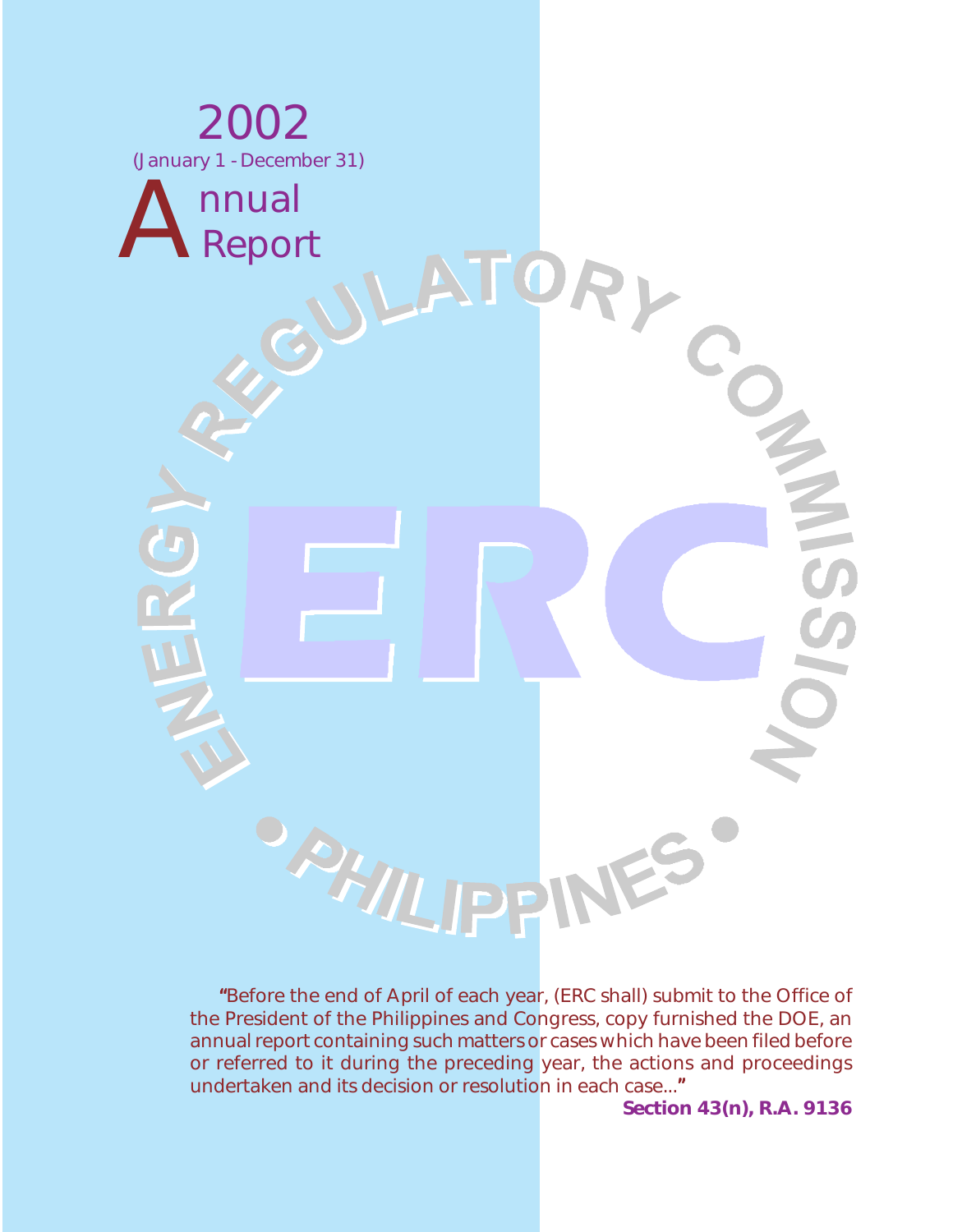# **What's Inside**

Chairman's Message ERC Organizational Structure The Commission Officials

Highlights of Accomplishments for CY 2002

- 1. Unbundling of Rates
- 2. Hearing of Cases and Rendering of **Decisions**
- 3. Promotion of Consumer Interests
- 4. Promulgation of Rules, Regulations, Guidelines and Procedures

Other Accomplishments

- ERC Goes on Line
- **Capacity Building of ERC Personnel**
- **Compendium of Energy Regulation** Laws and Other Issuances

The Challenges Ahead

- **Service Quality Regulation**
- **Competition Regulation**
- **Promulgation of Other Rules,** Regulations and Procedures

Financial Highlights Status Report of Cases Filed with the Commission and Previous Years' Cases Decided in 2002 Directory of ERC Officials









*The Electric Power Industry Reform Act of 2001 provides for a truly competitive market which can better achieve the social policy objectives of ensuring adequate, reliable, efficient and reasonably priced power - MTPDP 2001- 2004.*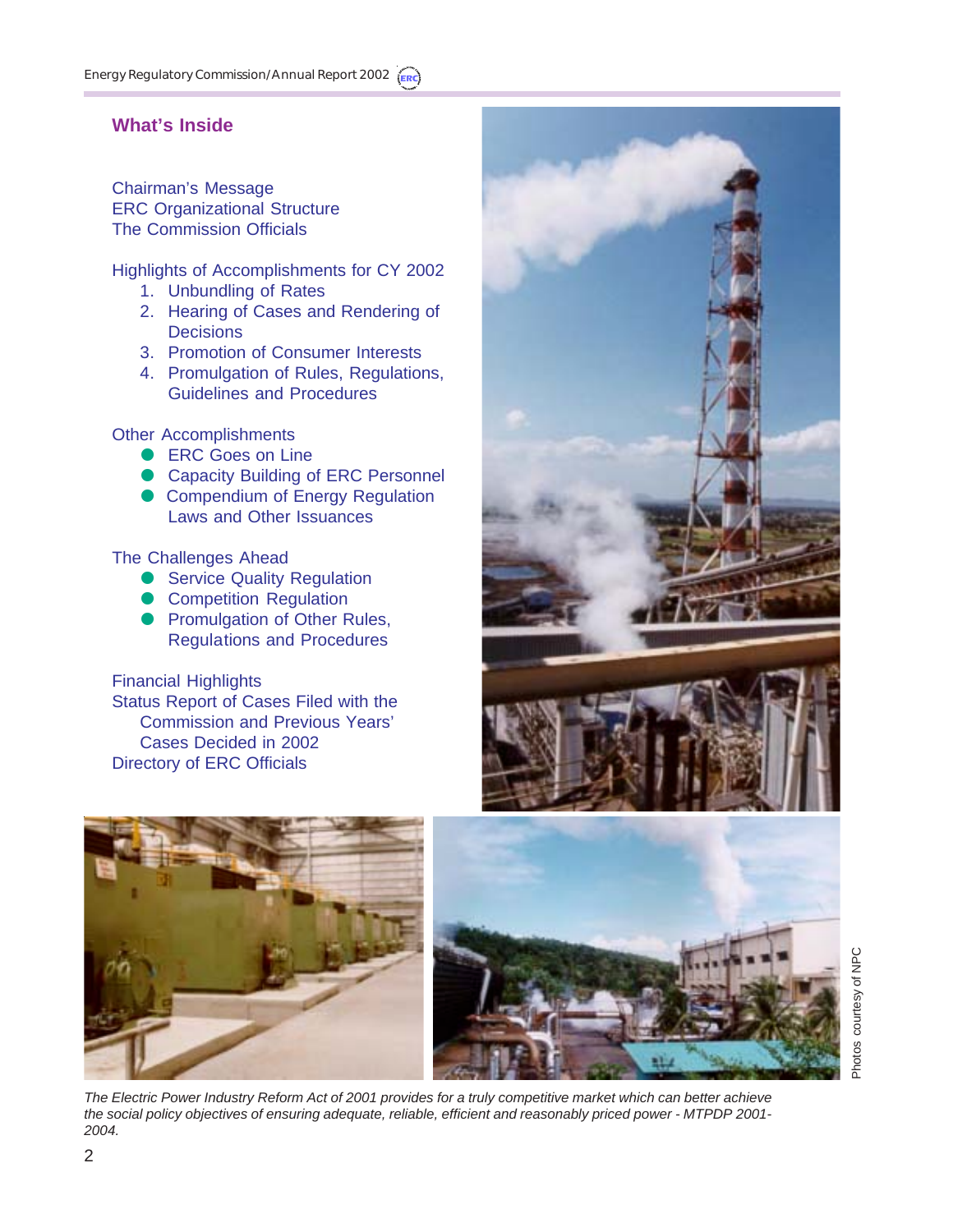# *Chairman's Message*

# **A STRONG REPUBLIC, A STRONG POWER SECTOR**

strong republic needs a strong power sector to anchor the growth and development of the nation. The passage of Republic Act No. 9136, which served as the economic blueprint for the restructuring of the electric power indus development of the nation. The passage of Republic Act No. 9136, which served as the economic blueprint for the restructuring of the electric power industry, was envisioned to provide a solid base for the introduction of the much needed reforms in the power sector.

While the implementation of this law requires the concerted efforts of all industry stakeholders, ERC plays the most pivotal role in realizing its success.

During the transition phase of the reform process, the Regulatory Body laid the groundworks for the electric industry restructuring. For one, in the exercise of its quasi-judicial functions, the Regulator has promulgated certain rules and regulations, guidelines and procedures which are vital to the restructuring of the power sector.

While performing its rule-making function, the Commission is also mandated to hear cases involving unbundling of rates or otherwise, in the exercise of its quasi-judicial function. In this respect, the Commission conducted an average of 3 to 4 hearings a day for year 2002.

On top of these functions, ERC is likewise tasked to enforce its orders and decisions, monitor their compliance, and accordingly impose the corresponding punitive sanctions in the exercise of its administrative enforcement function.

Considering the enormity of the work of the Regulator and the statutorily prescribed timelines that it has to meet, the greatest challenge it has continuously grappled with is balancing the interests of the consumers and the utility investors.

In issuing its Decisions on the rates unbundling of NPC Main, NPC-Small Power Utilities Group (SPUG) and four (4) electric cooperatives for the year 2002, ERC modified some of the previous rulings of its predecessor agencies by setting new key regulatory policies to further the promotion of public interest.

Calendar Year 2002 was indeed a year of moulding and re-shaping the regulatory environment that is responsive to the needs of the electric power industry. This task of the Regulatory Commission is not yet done though. In the next two years, the foundations of the industry restructuring will continuously be built, until such time that the electricity market is ready, and retail competition and open access shall have already taken place.

The years ahead will definitely be full of challenges, and we are counting on the electricity stakeholders to do their share in meeting these challenges head-on.

 **LETICIA V. IBAY**

Acting Chairman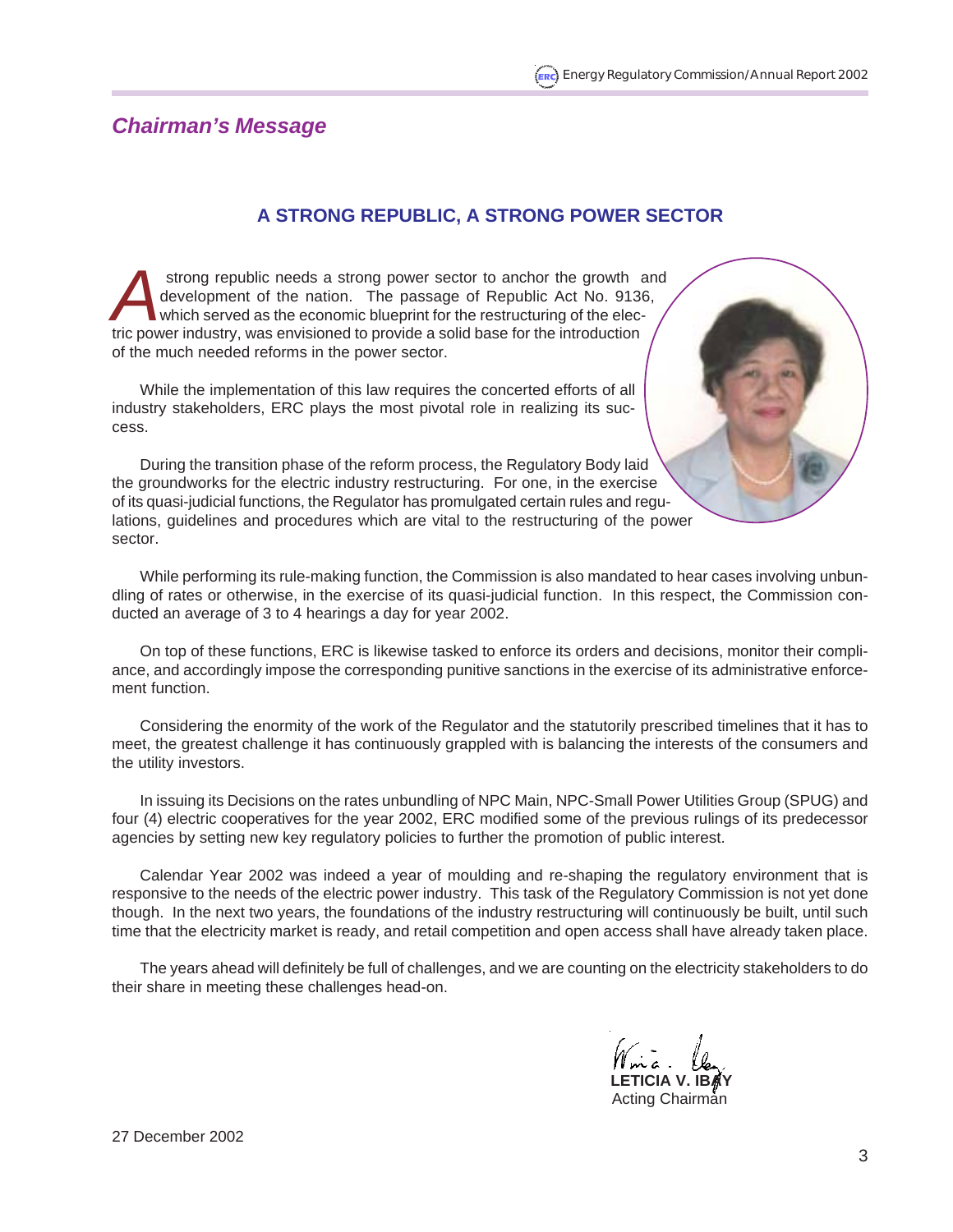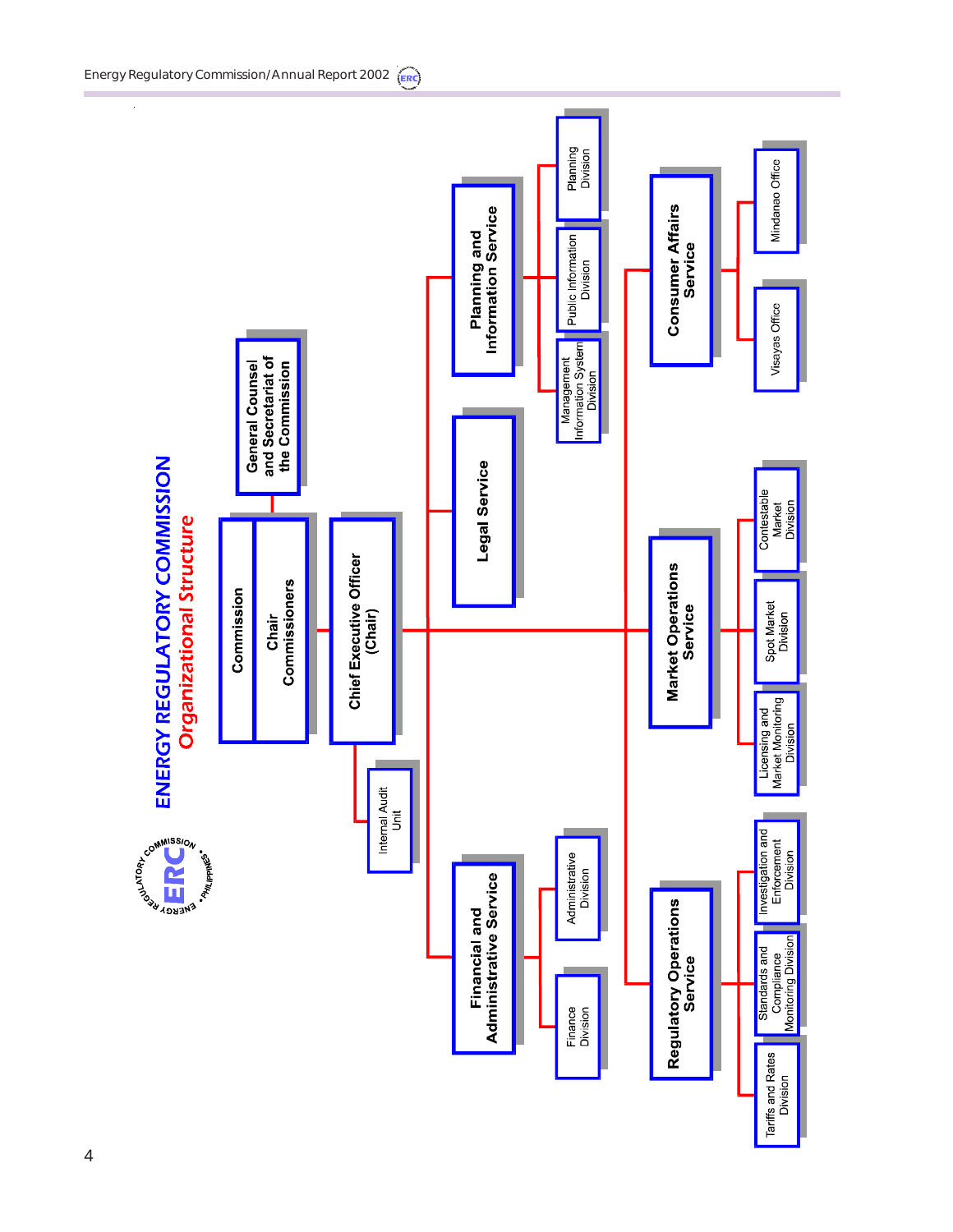# **The Commission Officials**

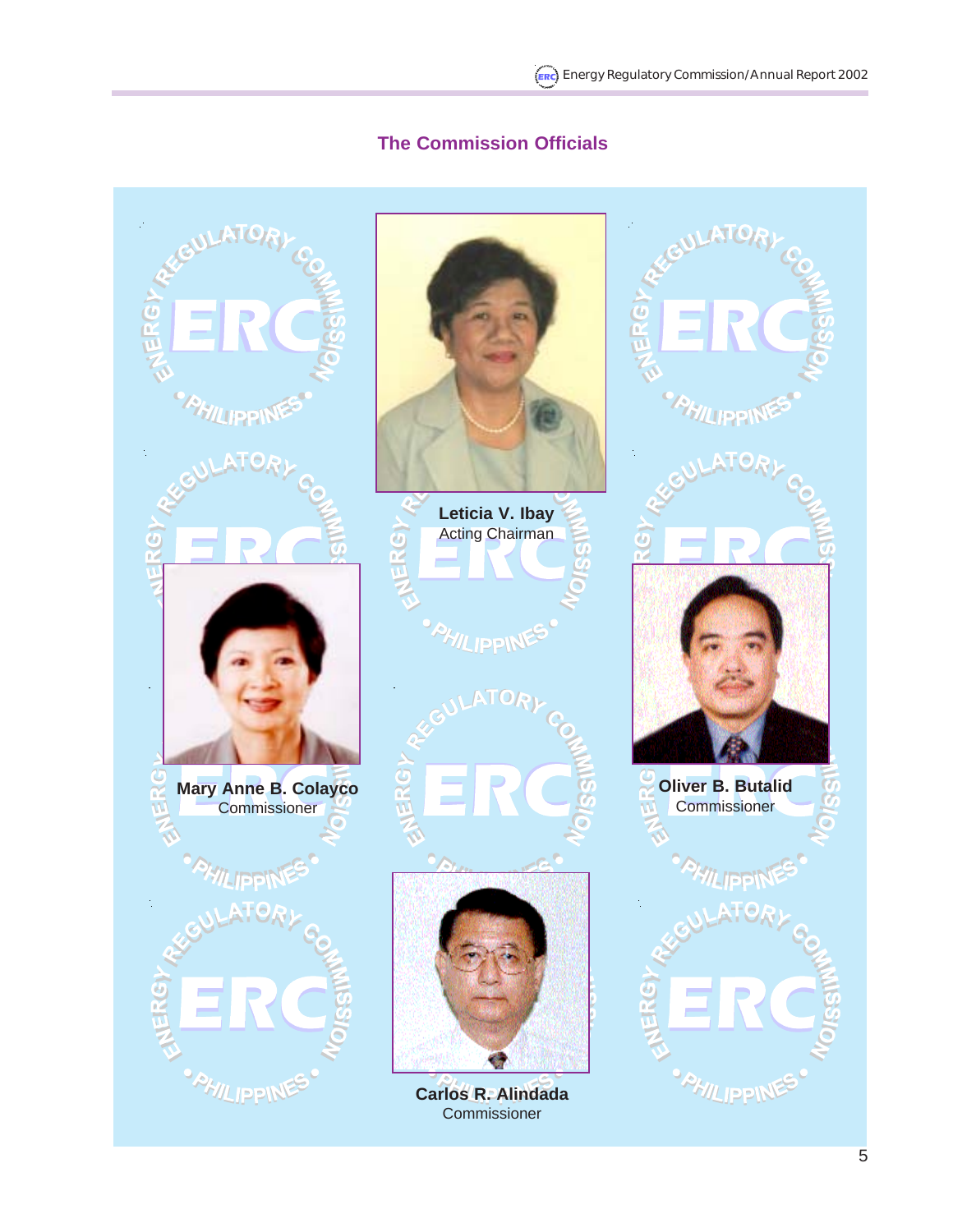# **HIGHLIGHTS OF ACCOMPLISHMENTS FOR CALENDAR YEAR (CY) 2002**

Ine major accomplishments of the ERC for the year 2002 focused primarily on the unbundling of rates, hearing of cases and rendering of decisions, promotion of consumer interests, and the promulgation of rules, regulations, guidelines, and procedures that are vital to the restructuring of the Philippine electric power industry pursuant to R.A. No. 9136.

### *1. UNBUNDLING OF RATES*

For National Power Corporation (NPC) and each distribution utility, the ERC prescribed a format for the Uniform Filing Requirements (UFR) to separate the costs related to the functions of Generation, Transmission, Distribution, and Supply and to present the relevant issues that affect their rates. Year 2000 data were used in accordance with the law being the most current audited full year available at filing time.

#### **Decisions:**

- National Power Corporation (Main) With updated fuel and purchased power costs using the June 2002 billing month, NPC's rate in Luzon was increased by PhP 0.0956/kWh and reduced in Visayas and Mindanao by PhP 0.5170/kWh and PhP 0.4769/kWh, respectively.
- ! National Power Corporation-Small Power Utilities Group (NPC-SPUG) was granted a Provisional Authority (PA) to implement the unbundling of rates in the Small-Island Grids. With updated FCA and FOREX based on the October 2002 level, NPC's effective rate was reduced by PhP 0.1084/kWh for Luzon, PhP 0.2719/kWh for Visayas and PhP 0.1922/kWh for Mindanao which accounts for the deferred FCA.
- ! Applications of the following distribution utilities resulted in an overall rate reduction primarily due to the decrease in power cost purchased from NPC:
	- Pampanga I Electric Cooperative, Inc. (PELCO I)
	- Pangasinan I Electric Cooperative, Inc. (PANELCO I)



*Former Senator Juan Ponce Enrile attended the public hearing in ERC as witness of the oppositor on the hearing of MERALCO's unbundling petition.*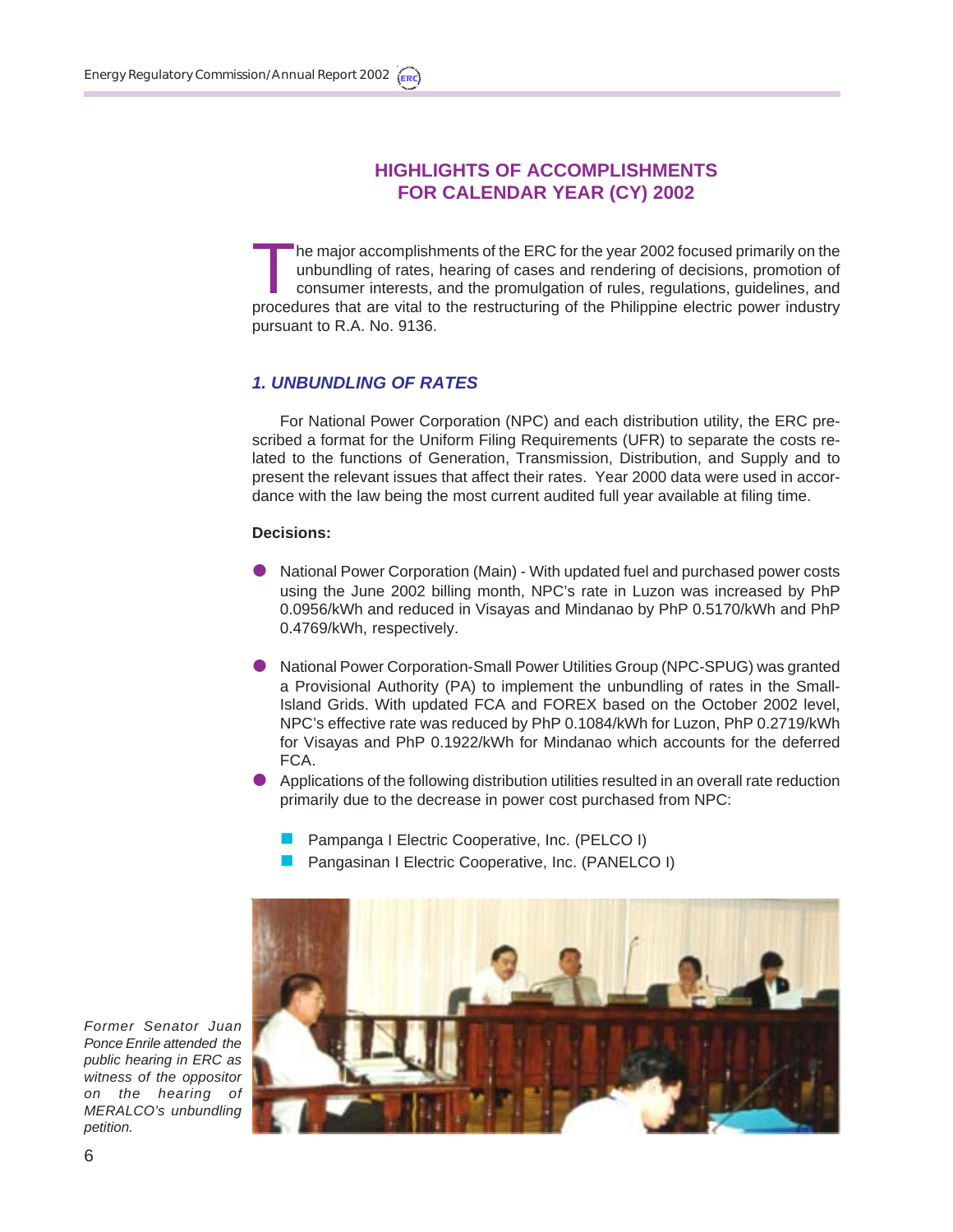- **B** Sorsogon I Electric Cooperative, Inc. (SORECO I)
- **E** Zamboanga Del Sur II Electric Cooperative, Inc. (ZAMSURECO II)

| Name of<br><b>Electric Utility</b> | <b>Areas Covered</b>                                                                                                                                                                                                                                          | Date of<br><b>Issuance of</b><br><b>Decision</b> | <b>Overall Average</b><br><b>Tariff Adjustment</b><br>$(OATA)*$ |  |
|------------------------------------|---------------------------------------------------------------------------------------------------------------------------------------------------------------------------------------------------------------------------------------------------------------|--------------------------------------------------|-----------------------------------------------------------------|--|
| 1. NPC-Main                        | Luzon, Visayas and Mindanao                                                                                                                                                                                                                                   | June 26, 2002                                    | (PhP 0.07/kWh)                                                  |  |
| 2. PELCO I                         | Arayat, Candaba, Magalang,<br>Mexico, Sta. Ana and San Luis<br>- all in the Province of<br>Pampanga                                                                                                                                                           | November 15, 2002                                | (PhP 0.2719/kWh)                                                |  |
| 3. PANELCO I                       | Agno, Anda, Alaminos, Bani,<br>Bolinao, Burgos, Dasol, Infanta<br>and Mabini - all in the Province<br>of Pangasinan                                                                                                                                           | November 15, 2002                                | (PhP 0.3392/kWh)                                                |  |
| 4. SORECO I                        | Bulan, Bulusan, Casiguran,<br>Irosin, Juban, Magallanes,<br>Matnog and Sta. Magdalena -<br>all in the Province of Sorsogon                                                                                                                                    | November 15, 2002                                | (PhP 0.2831/kWh)                                                |  |
| <b>5. ZAMSURECO II</b>             | Bayog, Buug, Diplahan, Imelda,<br>Ipil, Kabasalan, Kumalarang,<br>Lakewood, Vitali, Mabuhay,<br>Olutanga, Talusan $-$ all in the<br>Province of Zamboanga del<br>Sur, Baliguian, Sibuco, Siocon,<br>Siraway $-$ all in the Province of<br>Zamboanga del Norte | November 15, 2002                                | (PhP 0.0189/kWh)                                                |  |

# **Table 1. SUMMARY OF UNBUNDLING DECISIONS**

"comparison between the approved and the existing rates

## **Key Adjustments to the NPC Main Unbundling**

The resulting reduction from current average effective rates of NPC was due to the following key adjustments:

The net amount disallowed from rate base was P37.9 billion, including removal of non-utility plant, electric plant for disposal, and plant leased to others which



*Making the rates of NPC more transparent is the goal of rates unbundling.*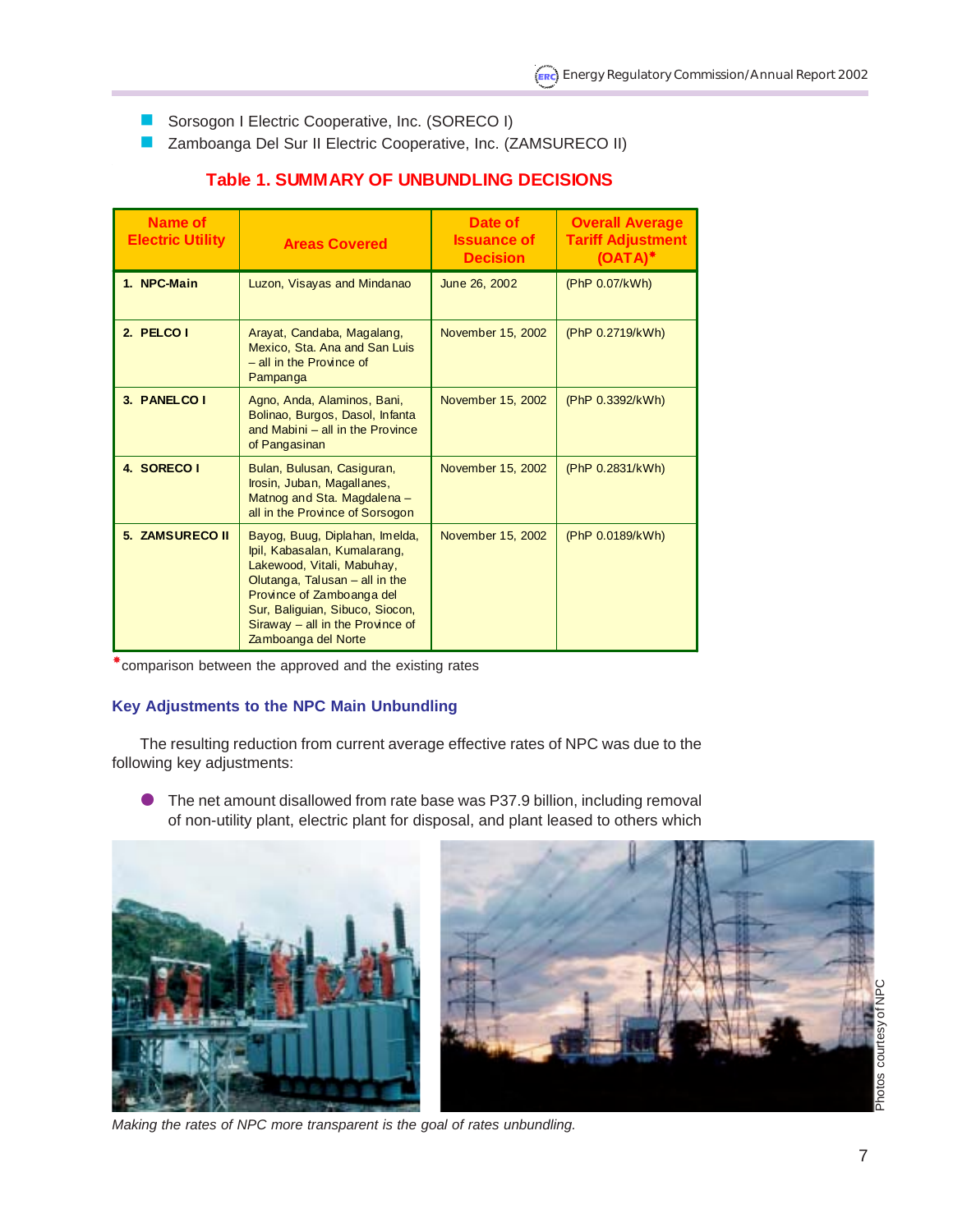failed to meet the "used and useful" standard. Other rate base amounts disallowed include the accumulated amortization of electric plant under capital lease and a portion of the cash working capital.

Items included as additions to the rate base by the Commission are: (a) Materials and Supplies and (b) Construction Work in Progress. Materials and supplies are necessary to the provision of reliable electricity service even if not physically in service. This is so because without immediate access to equipment held in inventory, an electric utility may have to wait for an unacceptable period of time for delivery of the assets necessary to correct an outage. Construction Work in Progress is a continuous process for NPC and was included so as not to discourage reasonable and necessary investment.



Expenses disallowed by the Commission amounted to more than P8 billion primarily consisting of depreciation and amortization, and purchased power. Depreciation expense based on revalued assets was disallowed because it allowed said utility to recoup or amortize more than its original price investment. This effectively forced the customers to finance the increment between original and replacement cost. Such being the case, investors should only be allowed depreciation expense based on original cost.



*The Commission adopted the "used and useful" standard in allowing or disallowing plants and assets in NPC's rate base.*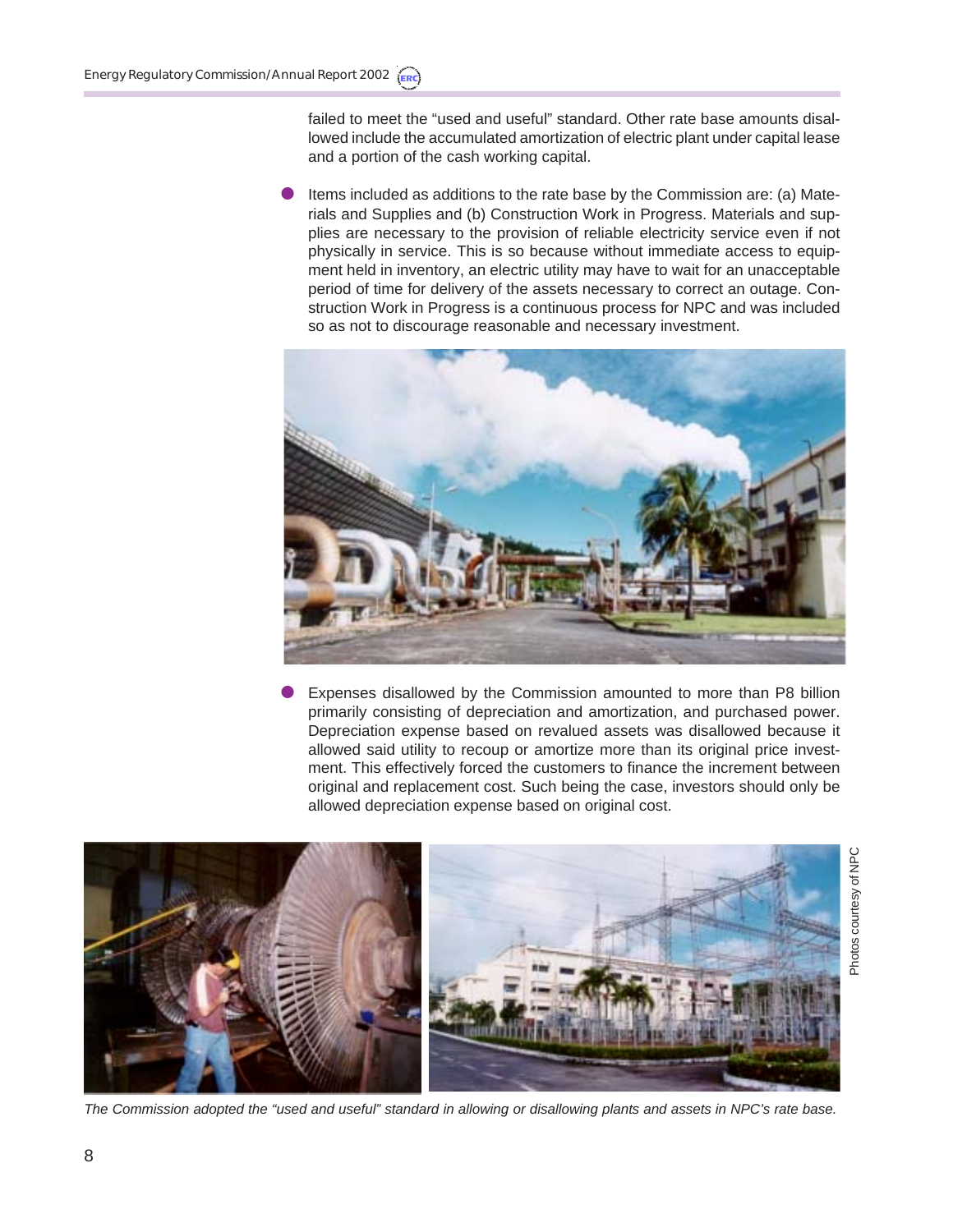#### **Key Policies in the Electric Cooperatives (EC) Unbundling**

In issuing its decisions on the four ECs, the ERC effectively laid down key policies related to the determination of total revenue requirement and rate structure/design. The following policies will be consistently applied to the remaining 115 applications of electric cooperatives.

### ! *Line Losses*

System Loss caps prescribed in R.A. 7832 maintained. Electric coops are allowed to recover only up to 14% system loss and up to 1% for company use. The Commission emphasized, however, that company use should not include the personal consumption of its Board of Directors, officers and staff.



*The restructuring of the electric power industry would call for the setting of new regulatory policies that are responsive to the needs of said industry.*

#### ! *Payroll*

Adoption of the policy of adjusting the *payroll* account to current salary levels of permanent employees if justifiable, even if the basis for other costs was year 2000.

Removal of the *Wage Adjustment Clause (WAC) Formula* authorized by the then Energy Regulatory Board through ERB Case Nos. 94-25 and 94-96. The wage increases can be recovered by the ECs through improvements in efficiency and revenue growth.

#### ! *Disallowance of Operation and Maintenance Expense*

Disallowances, with material impact in the calculation of rates per customer class, made on expenses found to be excessive and unnecessary in the electric operation.

#### ! *Debt Service*

The ECs shall apply for a rate reduction under the Guidelines for the Implementation of the Reduction in Rates of the Electric Cooperatives due to the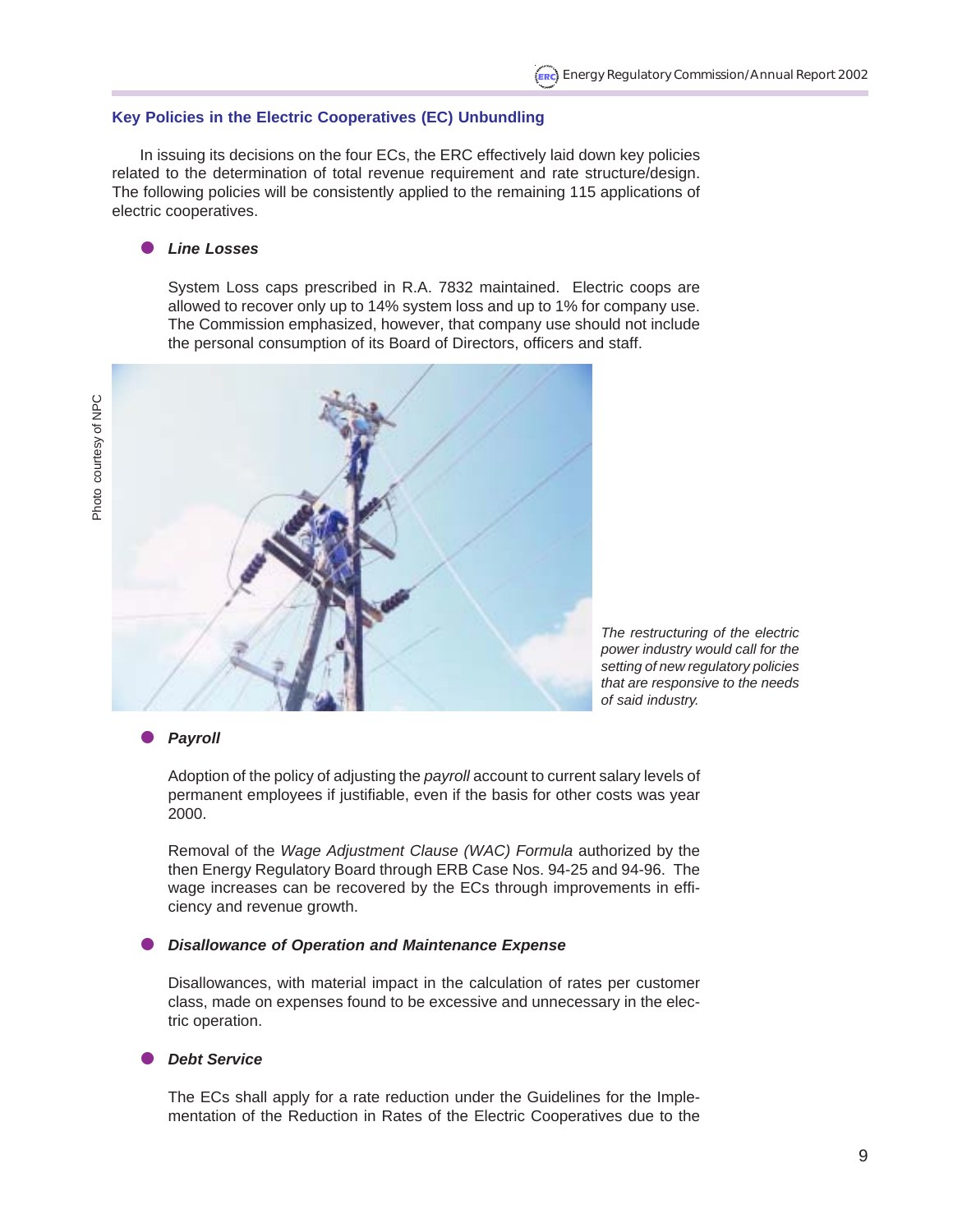Condonation of Debts issued by the Commission on October 21, 2002 and amended on November 15, 2002.

#### ! *Reinvestment Fund (5% of Gross Revenues)*

Granting, as general rule, a provision for *capital expenditures* equivalent to five percent (5%) of the Gross Revenue to finance expansion and rehabilitation/ upgrading of its existing electric power system.

#### ! *Other Revenue Items*

Deduction of the *Other Revenue Items* from the revenue requirement used for rate calculation to ensure that customers benefit from other income sources of the cooperative. In case of prompt payment discounts, the Commission ruled that the cooperative can keep half and pass the balance to the consumers.

## ! *Graduated Lifeline Rate*

Fixing the maximum level of specific lifeline consumption for each of the ECs to maximize the benefit to marginalized end-users. The Commission adopted the *graduated scale for lifeline discounts* based on the recognition that individual end-user consumption levels may slightly vary from month to month.

#### ! *Lifeline Subsidy not more than PhP 0.10/kWh*

Consideration of the impact of S*ubsidized Lifeline Rates* on non-lifeline consumers who will carry the costs associated with such subsidy. As a general rule, the subsidy on lifeline consumers shall not exceed PhP 0.10/kWh.

#### ! *Supply and Metering Charges*

Consideration of the other factors in determining the rate design to protect below average consumers. While the cost-causation principle implies the recovery of customer-related costs associated with the *metering and supply* functions through fixed monthly charges, the Commission maintains flexibility by considering rate design impacts across spectrum of end-users within each rate class.

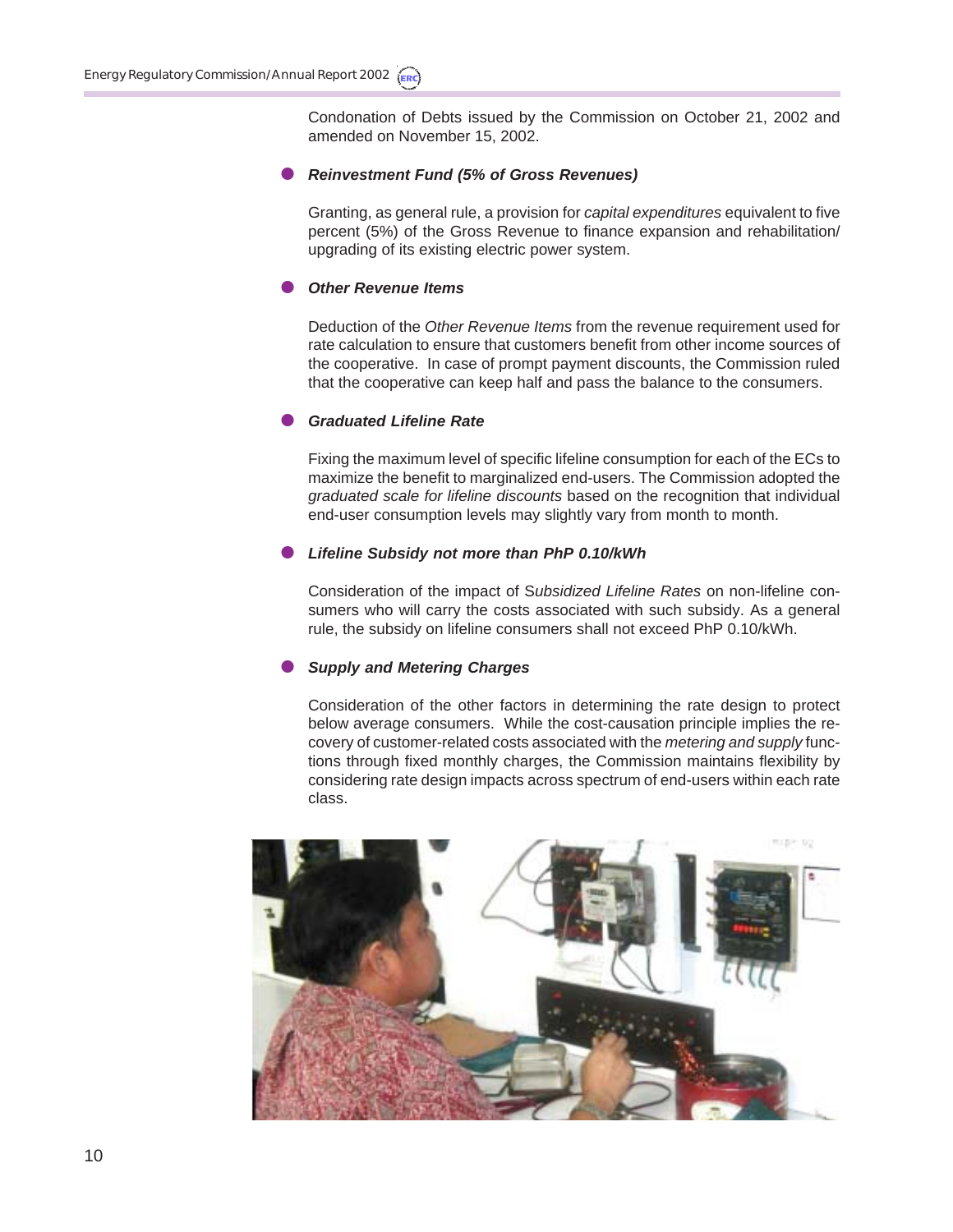### $\bullet$  Distribution Wheeling Charge

Utilization of the distribution charge provided on the approved rate schedules as *distribution wheeling charges* available to the future competitive market. However, other distribution utilities requesting to wheel power across the EC's facilities shall pay wheeling charges equivalent to distribution wheeling charges for industrial end-users.

#### ! *Other Charges*

Pegging the *Other Charges of the ECs* at their existing levels until such time that the Commission sets new rates on the same. In line with this, the ECs were ordered to make a compliance filing on its Other Charges a year from the date of the Decision. The compliance filing for approval of Other Charges shall include rates that are cost-based, as well as, all supporting cost justification for the rates.

## **2. HEARING OF CASES AND RENDERING OF DECISIONS**

The Commission conducted five hundred thirty-eight (538) hearings and rendered twenty-eight (28) decisions in 2002. Included in the hearings were the eighty (80) cases filed in 2002. Below is the breakdown:

|                | <b>Nature of Decision</b>                                                                                                      | No. of<br><b>Cases</b><br><b>Filed in</b><br>2002 | No. of<br>Hearings <sup>1</sup> | No. of<br><b>Cases</b><br>Decided <sup>2</sup> |
|----------------|--------------------------------------------------------------------------------------------------------------------------------|---------------------------------------------------|---------------------------------|------------------------------------------------|
| 1.             | Approval of unbundling of electricity rates as mandated<br>by Section 36 of R.A. 9136                                          | 31                                                | 180                             | 5                                              |
| 2.             | Approval of revised rate schedule                                                                                              | 5                                                 | 60                              | 5                                              |
| 3 <sub>l</sub> | Approval of application to build, install, operate, and/or<br>increase the capacities of generation/distribution<br>facilities | $\overline{2}$                                    | 26                              | $\overline{4}$                                 |
| 4.             | Issuance of Certificate of Public Convenience and<br><b>Necessity (CPCN)</b>                                                   | $\mathbf{1}$                                      | 12                              | 3                                              |
| 5.             | Approval/Denial to terms and conditions of service of a<br>utility                                                             | $\mathbf{1}$                                      |                                 | $\mathbf{1}$                                   |
| 6.             | Violation of ERC Rules and Regulations and other<br>related laws                                                               | 3                                                 | $\overline{7}$                  | 5                                              |
| 7 <sub>1</sub> | Approval of sound value appraisal of properties                                                                                | $\overline{2}$                                    | $\mathbf{1}$                    | 2                                              |
| 8.             | Approval of electric power supply agreement                                                                                    | 2                                                 |                                 | $\mathbf{1}$                                   |
| 9.             | Consumer complaint <sup>3</sup>                                                                                                | 27                                                | 245                             | 2                                              |
| 10.            | Approval of the Demand Side Management (DSM)<br>Program                                                                        |                                                   | $\overline{2}$                  |                                                |
| 11.            | <b>Authority to Increase Capital Stock</b>                                                                                     | $\mathbf{1}$                                      | $\mathbf{1}$                    |                                                |
| 12.            | <b>Availment from the Universal Charge</b>                                                                                     | 3                                                 | 3                               |                                                |
| 13.            | Approval for sale of property                                                                                                  | $\overline{2}$                                    | $\mathbf{1}$                    |                                                |
|                | <b>Total</b>                                                                                                                   | 80                                                | 538                             | 28                                             |

### **Table 2. SUMMARY OF PREVIOUS YEARS' CASES HEARD AND DECIDED BY ERC IN 2002**

Note:

*Included were hearings conducted for cases filed prior to year 2002.*

2 *Included were the cases filed prior to year 2002.*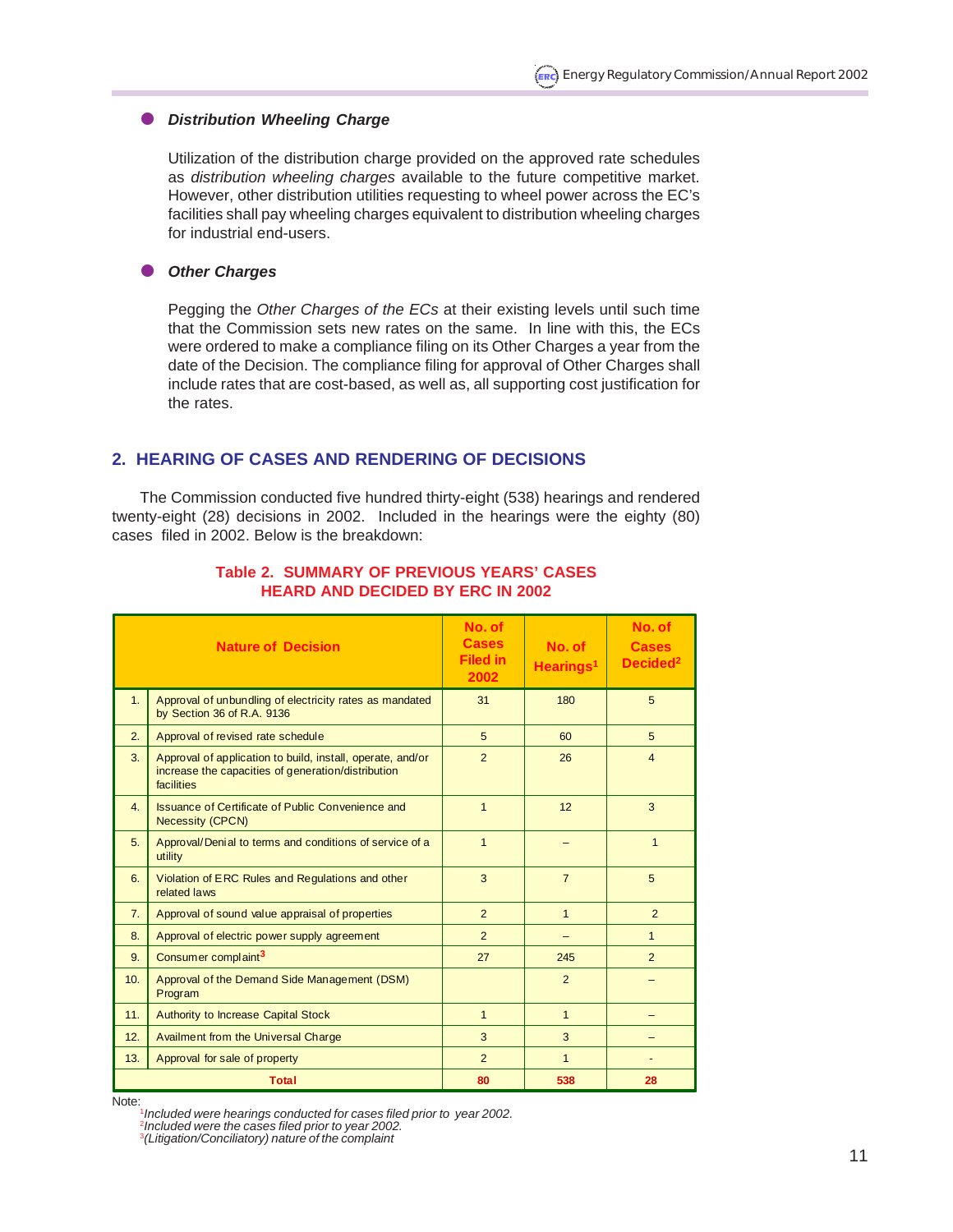Forty-six percent (46%) of the total number of hearings concerns consumer complaints filed against Utilities/Cooperatives after the required arbitration process (conference) by the Consumer Affairs Service of the ERC.

Hearings on unbundling of rate applications comprised thirty-three percent (33%) of the total. Both unbundling and consumer complaint cases translate to 80% of the cases heard. The rest accounts for the remaining 20% (refer to table 2).

Out of the twenty-eight (28) cases decided, five (5) were on the application of unbundling of electricity rates by electric utilities (NPC- Main, PELCO I, PANELCO I, SORECO I, and ZAMSURECO II) filed in compliance with Section 36 of R.A. 9136. In the case of the application for rate unbundling of NPC-SPUG, the Commission issued a Provisional Authority (PA); hence an Order, not a Decision was issued.

Five (5) cases involved a petition for a rate increase. The Provisional Authority previously issued to Lanao del Norte Electric Cooperative, Inc. (LANECO) and Negros Occidental Electric Cooperative, Inc. (NOCECO) were made permanent. The rate of the Don Orestes Romualdez Electric Cooperative, Inc. was, however, maintained to its existing level. In addition, a Provisional Authority was issued to Sorsogon II Electric Cooperative, Inc. (SORECO II) and Tarlac I Electric Cooperative, Inc. (TARELCO I).

To improve the provision for electricity services, the Commission approved the application of MERALCO (2 applications), Visayan Electric Cooperative, Inc. and Ibaan Electric and Engineering Corp. to build, install, operate, and/or increase the capacities of generation/distribution facilities. A CPCN was also issued to MERALCO, extending for another 25 years its authority to operate in Cabuyao, Laguna. Moreover, separate CPCNs were issued to the said utility for its operation of electric service in Obando and Sta. Maria in Bulacan.

The Amendment to the Terms and Conditions of Service proposed by MERALCO in BOE Case No. 85-121 was denied because it is contrary to the provisions of Section 3.2.4 of Article 32 (Power Quality Standards for Distributors) of the Philippine Distribution Code.

Three (3) violation cases filed against Meralco were decided. A fine was imposed on two violations to Section 8 & 16 of ERB Resolution No. 95-21. The third case, a violation of Section 16 of ERB Resolution No. 95-21, was dismissed after noting that the utility firm only failed to report the corrective action to make its distribution equipment and facilities in Maragondon and Magallanes, Cavite complying to standards set forth in the above cited resolution. Cases filed against Agusan del Norte Electric Cooperative (ANECO) and Panay Electric Cooperative I (PANELCO I) for violating ERB Rules and Regulations were closed and terminated.



*The Commission en banc: the regulator's greatest challenge is to balance the interests of the consumers and the utility investors.*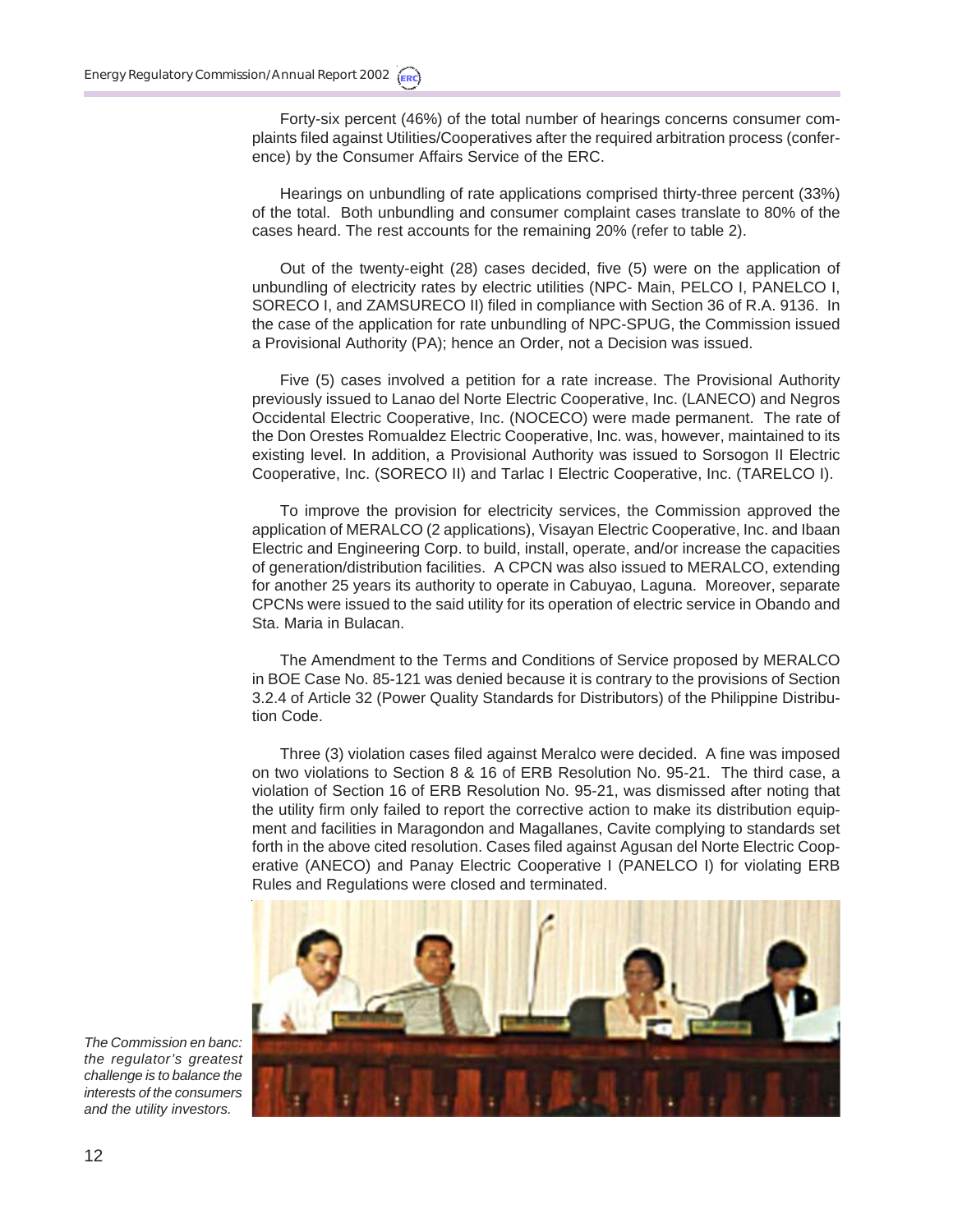The application for sound value appraisal of the properties of Visayan Electric Company, Inc. and Panay Electric Co., Inc. were approved based on the appraisal report of the team dispatched to inspect and reassess the properties.

The Electric Power Supply Agreement (EPSA) between SFELAPCO and HEDCOR was also approved by the Commission.

A consumer complaint was filed against MERALCO on the alleged high voltage delivered to the complainant's household, claiming damage to appliances. This was dismissed for lack of merit as the difference in voltage specifications to that actually delivered was within tolerable limits. Another complaint was filed against said utility on differential billing but was settled amicably by both parties.



*The CAS in Action: Walkin consumers make a query on their electricity bills to the CAS.*

## **3. PROMOTION OF CONSUMER INTERESTS**

ERC is mandated to handle consumer complaints and to ensure the adequate promotion of consumer interests. Below are the highlights of the activities done to promote consumer interests:

! Total complaints filed were 327 cases, of which 224 (or 69%) were already resolved. As shown in the chart, 31% of the total complaints are ongoing negotiations. Below is a summary of complaints filed and resolved:

|                         |              | <b>Resolved</b> |                 |                |                    |                |               |
|-------------------------|--------------|-----------------|-----------------|----------------|--------------------|----------------|---------------|
|                         | <b>Filed</b> | <b>Old</b>      | <b>New</b>      | <b>Total</b>   | <b>Conferences</b> | <b>Letters</b> | <b>Orders</b> |
| Old (Prior to 2002)     | 115          |                 |                 |                |                    |                |               |
|                         |              |                 |                 |                |                    |                |               |
| $Jan - 02$              | 5            |                 |                 |                | 72                 |                |               |
| $Feb - 02$              | 22           | 6               | $\mathbf{1}$    | $\overline{7}$ | 79                 | 48             | 89            |
| <b>Mar-02</b>           | 16           | $\overline{4}$  | 2               | 6              | 96                 | 52             | 73            |
| <b>Apr - 02</b>         | 27           | 19              | $\overline{4}$  | 23             | 102                | 56             | 114           |
| <b>May - 02</b>         | 15           | 15              | 3               | 18             | 115                | 84             | 141           |
| $Jun - 02$              | 8            | 10 <sup>1</sup> | 5               | 15             | 114                | 73             | 143           |
| $Jul - 02$              | 15           | 10 <sup>1</sup> | 16              | 26             | 129                | 93             | 144           |
| <b>Aug - 02</b>         | 29           | 6               | 22              | 28             | 114                | 178            | 141           |
| <b>Sep - 02</b>         | 26           | 12              | 18              | 30             | 139                | 230            | 154           |
| $Oct - 02$              | 23           | 5               | 17              | 22             | 136                | 213            | 147           |
| <b>Nov - 02</b>         | 17           | $\overline{7}$  | 30              | 37             | 119                | 234            | 211           |
| $Dec - 02$              | $\mathbf{9}$ | $\overline{2}$  | 10 <sup>1</sup> | 12             | 83                 | 95             | 70            |
|                         |              |                 |                 |                |                    |                |               |
| Sub-total for Year 2002 | 212          |                 |                 |                |                    |                |               |
| Total                   | 327          | 96              | 128             | 224            | 1298               | 1356           | 1427          |

#### **Table 3. SUMMARY OF COMPLAINTS FILED AND RESOLVED (As of December 31, 2002)**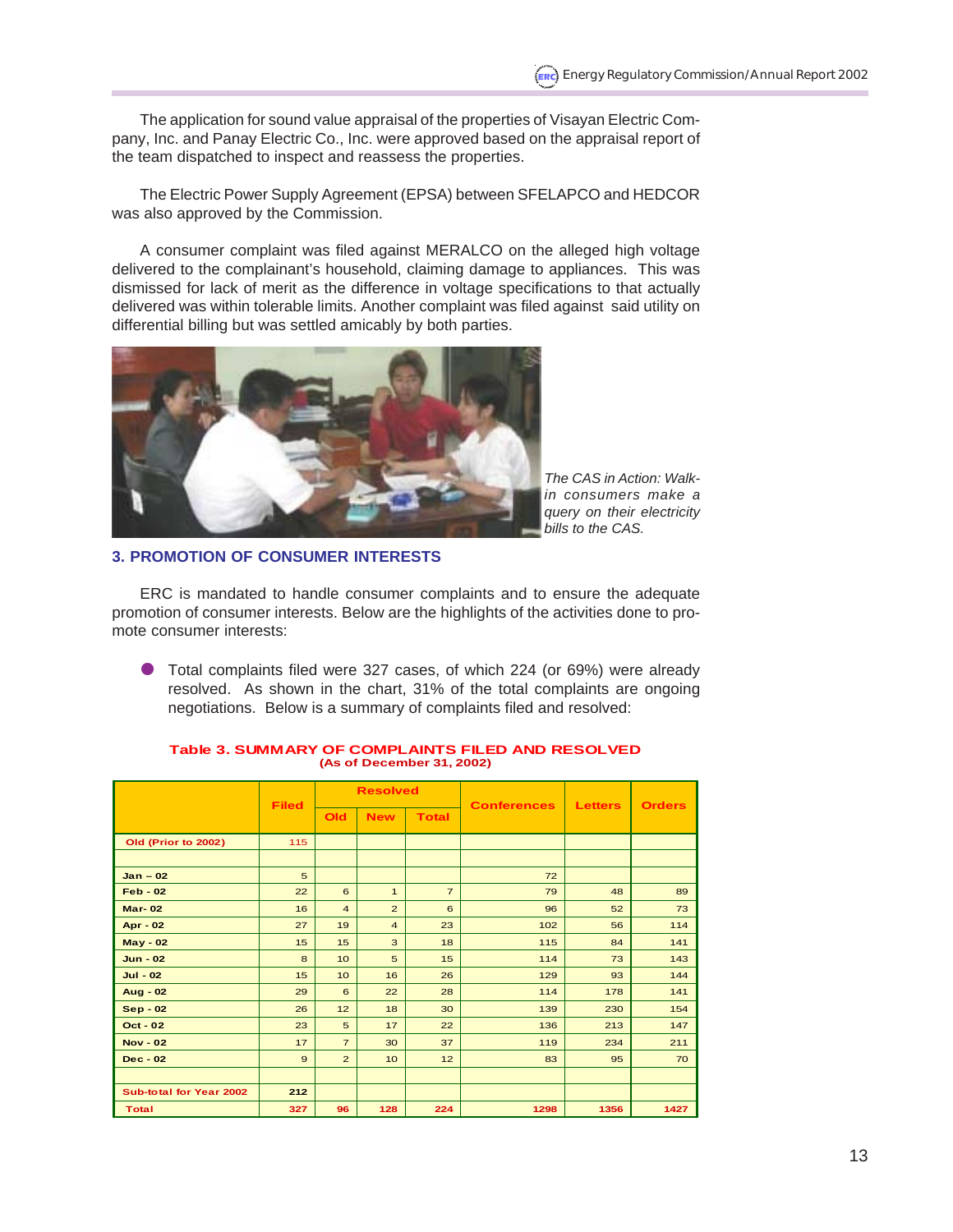

Information dissemination drives on the purchased power adjustment (PPA), unbundling of rates, consumer welfare desk, and the wholesale electricity spot market were conducted for year 2002 to educate all the stakeholders in the industry, including the consumers.



*ERC Chief Information Officer guested at Radyo ng Bayan with PPA as the subject of discussion.*

- ! The Rules of Procedure Governing Complaints Filed with the Consumer Affairs Service (CAS) was promulgated and published.
- All electric utilities were required to establish a consumer desk in their premises to promptly address the concerns of electricity consumers. All electric utilities complied, except for 23 electric cooperatives and 1 private utility. The said utilities were issued a stern warning to set up their own consumer desks.
- ! ERC has made its services available to the consumers through its Hotline Numbers: 687-55-77 or 687-55-44, and through the ERC Website at *www.erc.gov.ph*.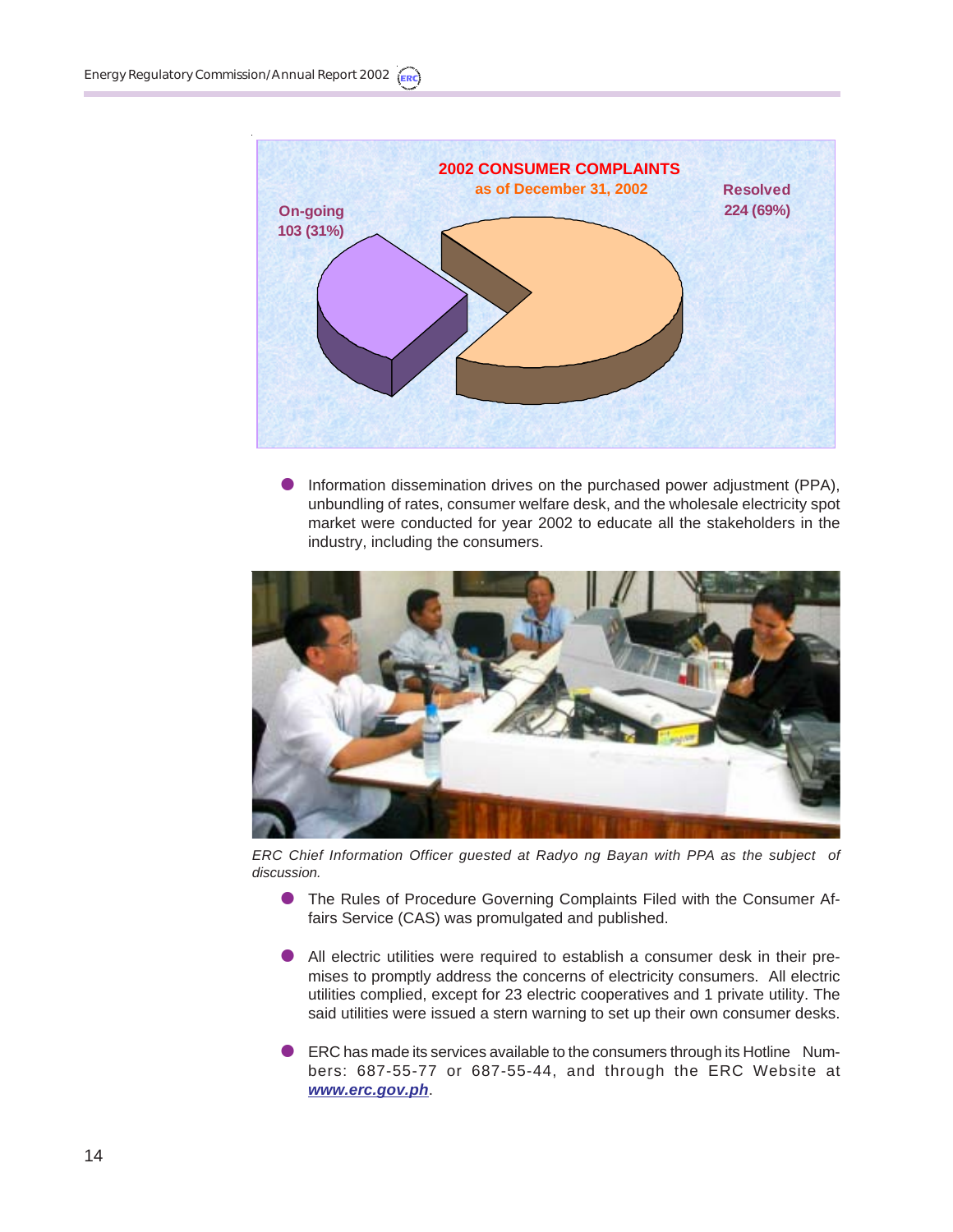### **4. PROMULGATION OF THE RULES, REGULATIONS, GUIDELINES AND PROCEDURES**

In the exercise of its quasi-legislative functions, ERC issued a number of rules, regulations, guidelines, and procedures for year 2002 as requisites to building the foundations of the restructuring of the Philippine electric power industry.

- ! *Guidelines to Govern Imposition of Administrative Sanction in the Form of Fines and Penalties*
	- **EXC's enforcement and punitive powers have been expanded and strength**ened to protect the interests of the consumers, as well as those of the utility investors.
- ! *Rules of Procedure Governing Complaints Filed with the Consumer Affairs Service of the Energy Regulatory Commission*
- ! *Guidelines for the Issuance of Certificate of Compliance for Generation Companies/Facilities*
	- ! 38 generating companies have submitted applications for certificates of compliance (COCs) with ERC as of December 31, 2002.
- ! *Guidelines to Govern the Formation of the Grid Management Committee and the Distribution Management Committee*
	- **E** Appointment and Oath Taking of the Regulars Members and Government Representatives to the Grid Management Committee (GMC) and the Distribution Management Committee (DMC).



*The Philippine Grid Code establishes the basic rules, requirements, procedures, and standards that govern the operation, maintenance, and development of the high-voltage backbone transmission system in the Philippines.*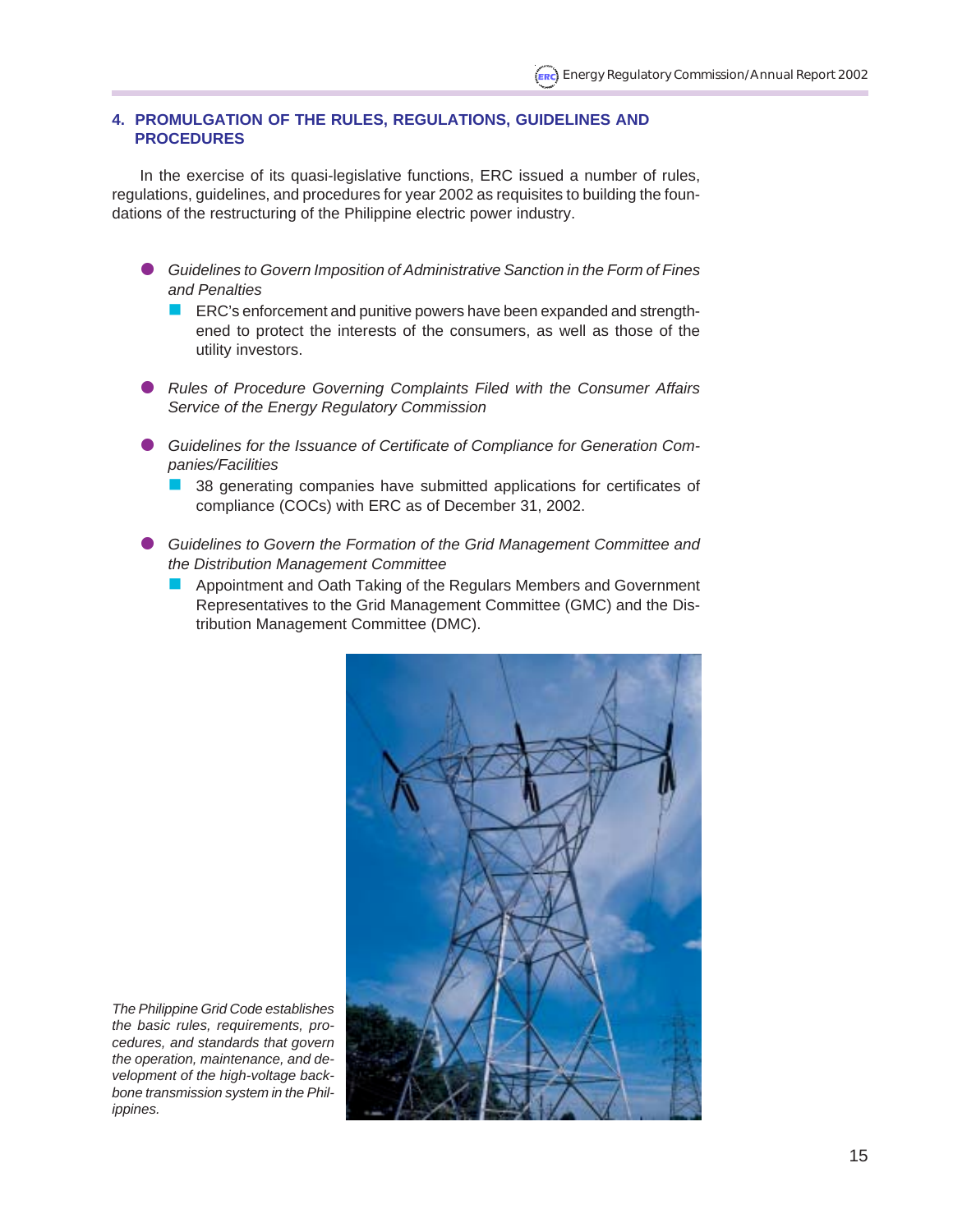- ! *Guidelines on the Submission, Evaluation, and Approval of the Statement of Compliance and Compliance Plans of the Distributors and, Grid Owner and System Operator to the Philippine Grid and Distribution Code (PGDC).*
- ! *Promulgation of Guidelines for the Implementation of the Reduction in Rate of the Electric Cooperatives Due to the Condonation of Debts*
	- **E** Applications submitted to the Commission under evaluation.
- ! *Amendment to the Rules and Regulations on De-monopolization and Shareholding Dispersal*
	- ! Based on the constitutional mandate for dispersal of ownership,the EPIRA provided for the de-monopolization of public utilities to enhance the inflow of private capital and broaden the ownership base of the distribution sector.



*Oathtaking of the Grid Management Committee (GMC)*



*The Regular Members and Government Representatives to the Distribution Management Committee (DMC) take their oath of office before Acting Chairman Leticia V. Ibay.*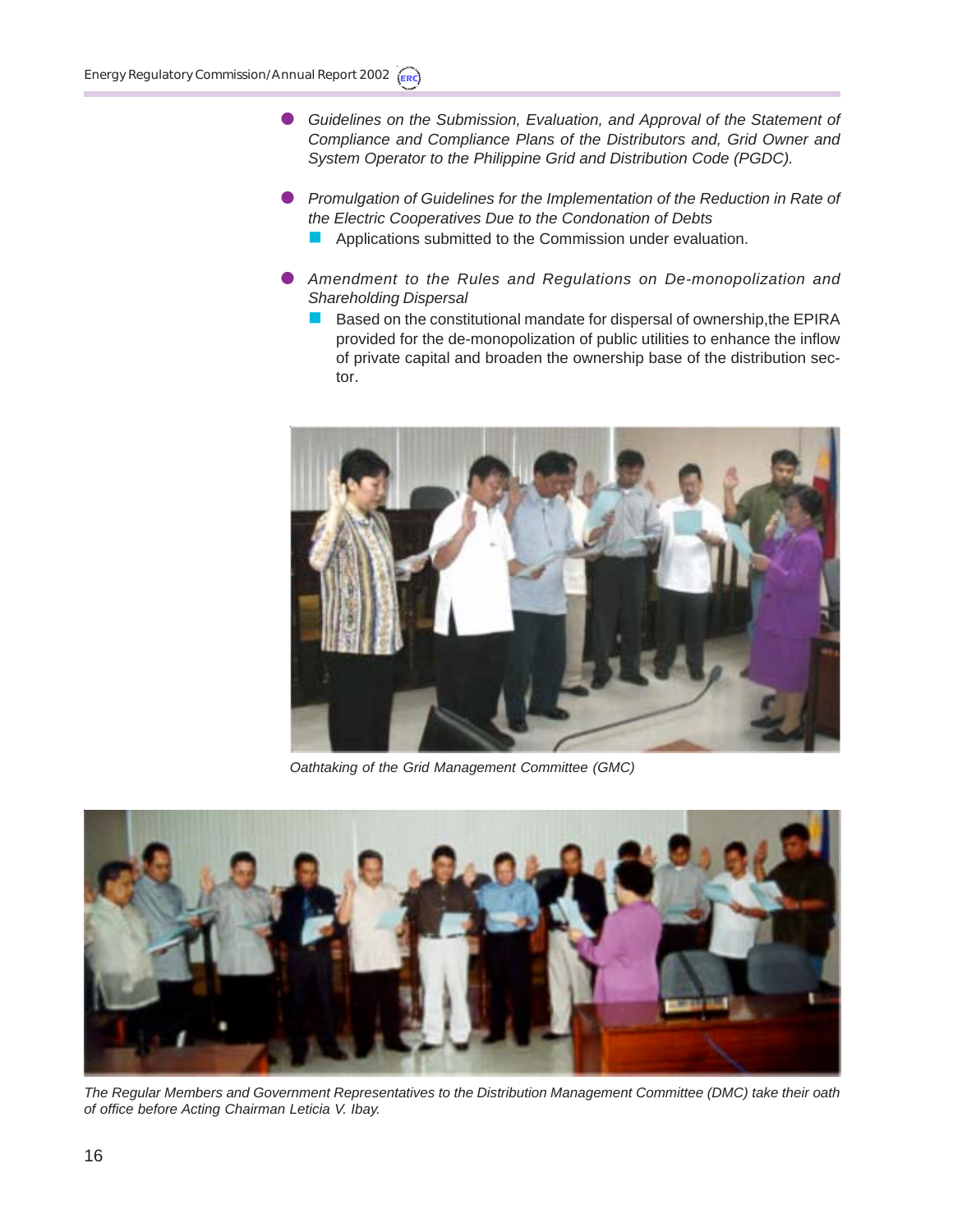## **OTHER ACCOMPLISHMENTS**

#### *ERC Goes on Line*

The ERC formally launched its website, www.erc.gov.ph on October 30, 2002. The launching was held at the ERC Board Room, Pacific Center, San Miguel Ave., Pasig City. It was highlighted by a simple turnover ceremony attended by Acting Chairman Leticia V. Ibay, Commissioners Oliver B. Butalid, Carlos R. Alindada, and Mary Anne B. Colayco, and Ms. Rosario Calderon of the USAID, which funded the development of the ERC website.

The ERC website contains general information about the Commission, energy related laws, rules, regulations, and other issuances. It also includes ERC news articles and publications, hearing schedules, electricity rates, feedback on public consultations, power industry directory, featured topics, and other matters. In addition, the decisions, orders and resolutions of the Commission are posted on the website.

The main page contains a welcome message and a section called "What's New at ERC", which lists recent news articles. Links to major sections of the site are also provided for faster navigation to inside pages. The main links lead to general information about the ERC (About Us), energy related laws and ERC guidelines (EPIRA and Other Issuances), links to sites of energy sector participants and government agencies (Related Links), electric rates and cases (Rates and Cases), and contact information about the ERC (Contact Us).



*Commissioners Oliver B. Butalid and Mary Anne B. Colayco, ERC Acting Chairman Leticia V. Ibay, Ms. Rosario Calderon of USAID and Commissioner Carlos R. Alindada with the ERC Website Team and guests.*

### *Capacity Building of ERC Personnel*

Crucial to the success of implementing the EPIRA is the backbone of the Commission: its work force.

Pursuant to Section 40 of the Act, the ERC shall establish rigorous training programs for its staff for the purpose of enhancing the technical competence of the ERC in the following areas: evaluation of technical performance and monitoring of compliance with service and performance standards, performance-based-rates-setting reform, environmental standards used, other areas that will enable the ERC to adequately perform its duties and functions.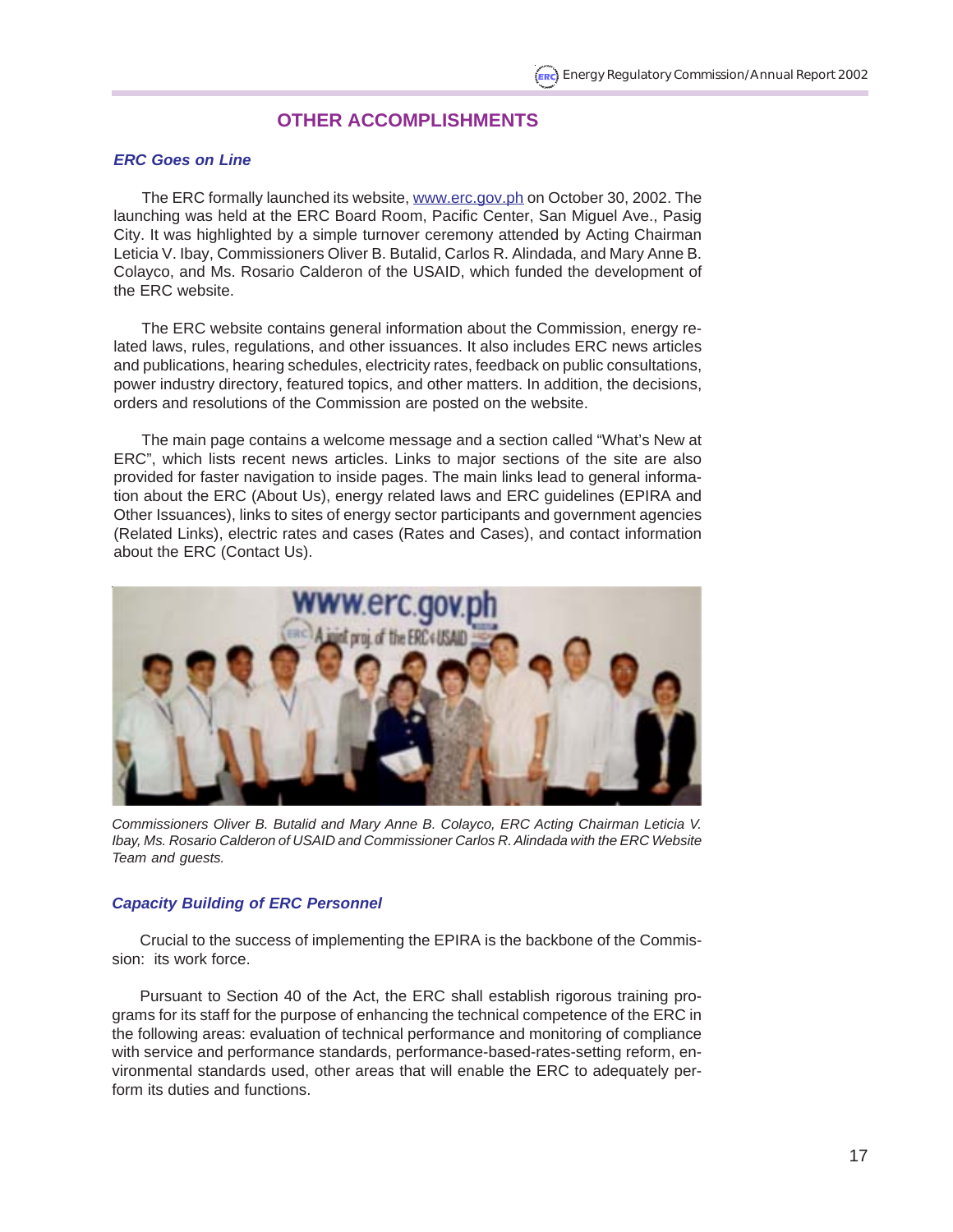During the transition phase of the electric industry restructuring, the Commission, in consonance with the statutorily prescribed timelines, embarked on a comprehensive on-the-job training program on Cost of Service Analysis and Rates Unbundling in collaboration with foreign and local consultants.

For CY 2002, the ERC conducted training programs on rates unbundling, wholesale electricity spot market, rules and guidelines on electricity regulation, new government accounting system (NGAS) and information technology.



*ERC engineers in the field offices underwent training on the new technologies in watthour meter testing and meter laboratory standards.*



*The Commisssion on Audit (COA) conducted training on the New Government Accounting System (NGAS).*



*An intensive cost of service - ratemaking seminar was conducted for ERC staff.*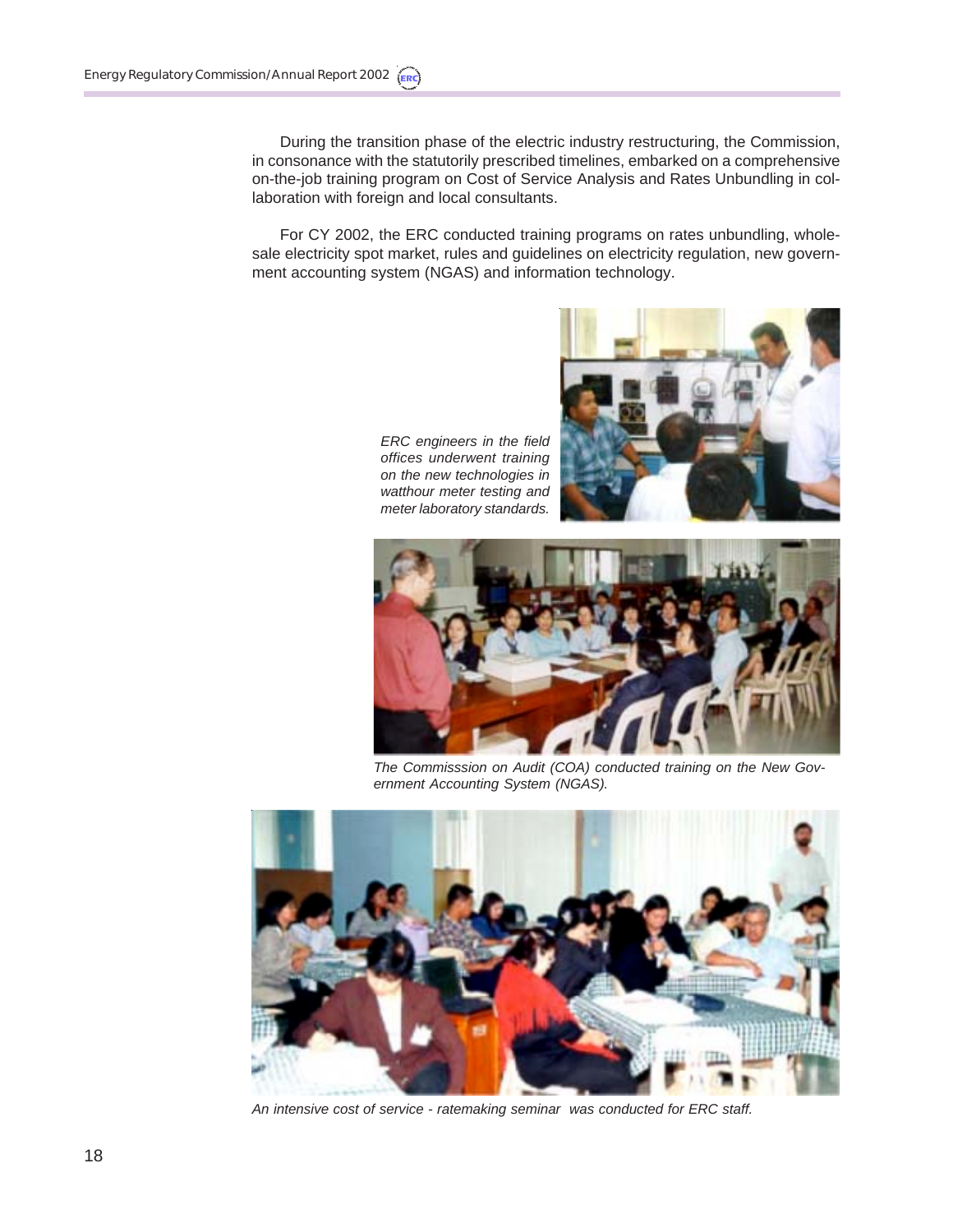## *Compendium of Energy Regulation Laws and Other Issuances*

The growing number of laws, rules and regulations, guidelines, procedures and other issuances pertaining to the regulation of the electric power industry is now conveniently compiled in book form. Considered as a pioneering effort in the industry, the compendium serves as a quick reference to almost all energy regulation laws and other issuances. The industry stakeholders, government agencies, consumer groups, law firms and the academe are expected to benefit from this project.

The Compendium was published initially in three volumes. *Volume I* contains the pre-restructuring laws and other issuances. It also includes laws pertaining to the oil industry, which are related to the regulation of the natural gas industry. *Volumes II* and *III* embody those issuances governing the restructuring, governance and administration of the electric industry in chronological order. The compendium could also be accessed through the website of ERC: www.erc.gov.ph.



*The Compendium was launched officially on October 7, 2002 during the Consumer Welfare Month (CWM) celebration. (From left to right: DOE Secretary Vince S. Perez, ERC Acting Chair Leticia V. Ibay and DTI Usec. Adrian Cristobal).*

## **CHALLENGES AHEAD**

#### **Service Quality Regulation**

Veering away from a tariff-focused regulation, the Commission shall play a significant role in ensuring the quality, reliability, adequacy and efficiency of electricity services. With the promulgation of the Philippine Grid and Distribution Code (PGDC) and the guidelines that will be issued by the Commission to implement the PGDC, the Regulatory Commission shall see to it that the electricity consumers are provided with quality electric services and that all electric utilities comply with the PGDC to enable them to improve their level of performance and financial efficiency.

In the future, after all the guidelines, rules and regulations, and procedures pertinent to service quality regulation have been put in place, the Commission shall be seen focusing its effort at monitoring and enforcing the electric utilities' compliance with the PGDC.